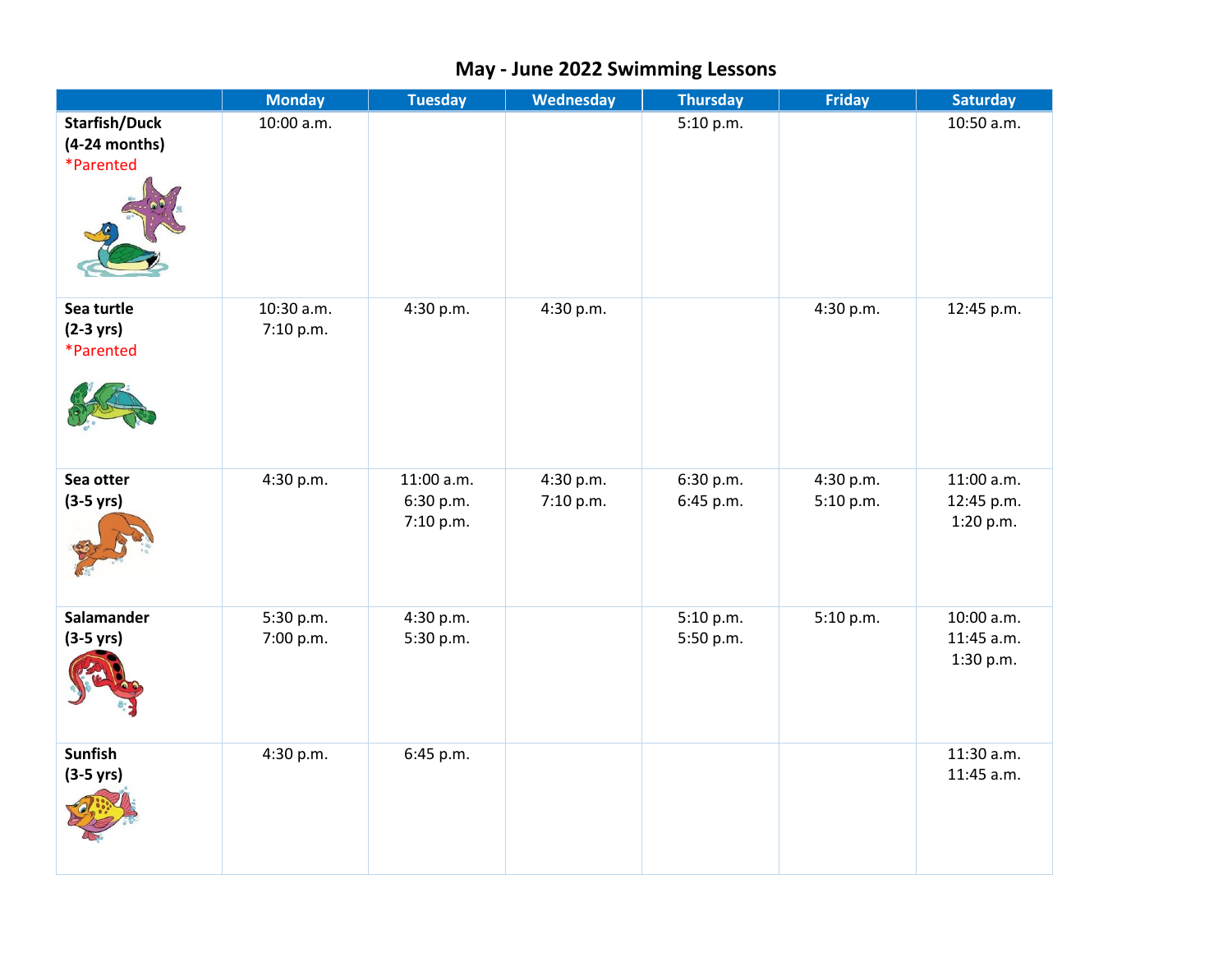| Crocodile<br>$(3-5 \text{ yrs})$                  | 4:30 p.m. |             |           | 4:30 p.m. | 12:10 p.m. |
|---------------------------------------------------|-----------|-------------|-----------|-----------|------------|
| Whale<br>$(3-5 \text{ yrs})$                      | 5:10 p.m. |             | 7:10 p.m. |           |            |
| <b>Parent &amp; Me Fitness</b><br>$(4-24$ months) |           | $9:15$ a.m. |           |           |            |

\*\*Times and classes are subject to change\*\*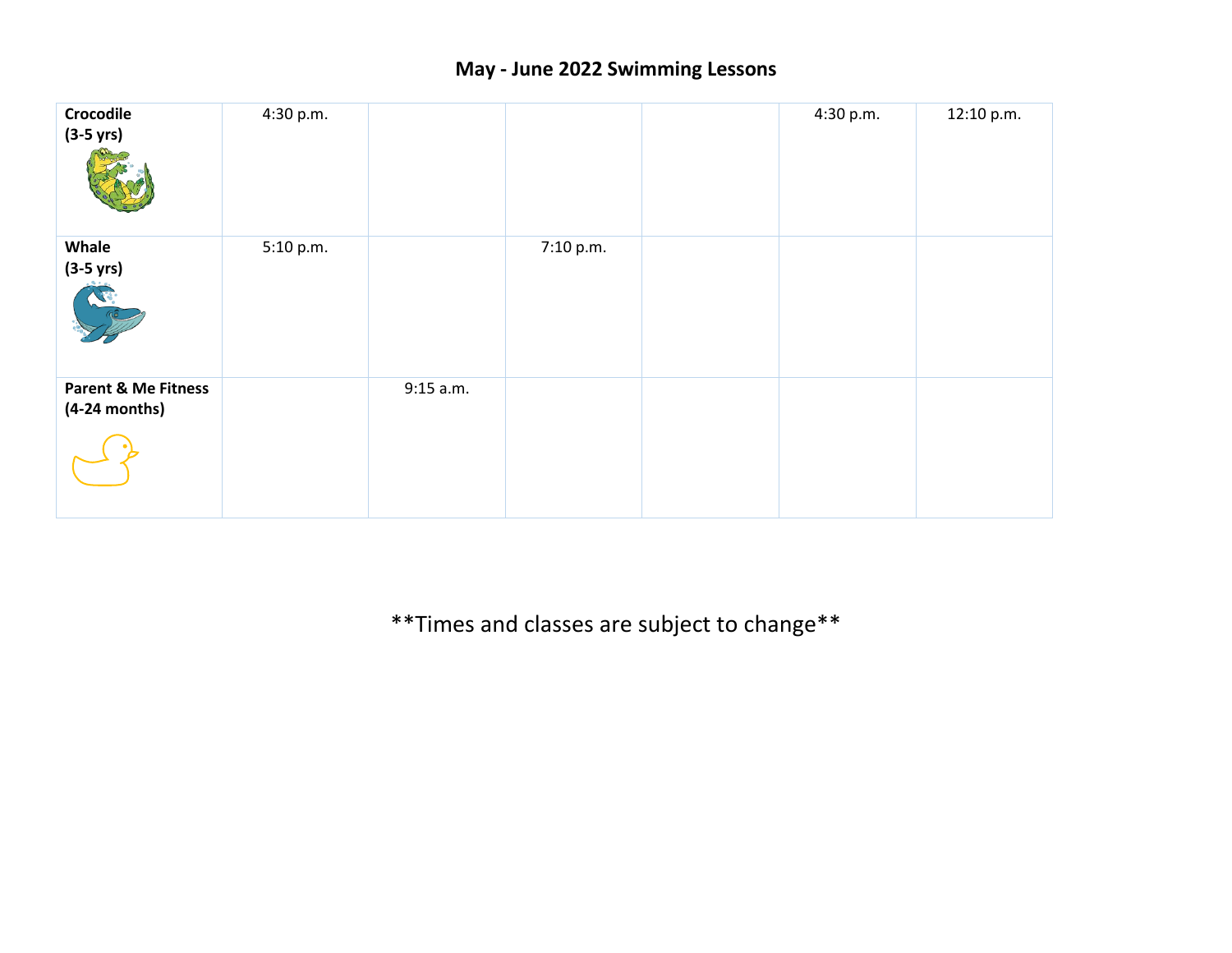|                                                                           | <b>Monday</b> | <b>Tuesday</b>         | Wednesday | <b>Thursday</b>        | <b>Friday</b> | <b>Saturday</b>          |
|---------------------------------------------------------------------------|---------------|------------------------|-----------|------------------------|---------------|--------------------------|
| Swim Kids 1<br>$(6 \text{ yrs +})$<br>REDCROSSICROUGHOUGE                 |               | 6:10 p.m.<br>6:50 p.m. | 5:25 p.m. | 5:10 p.m.<br>6:45 p.m. | 5:10 p.m.     | 10:45 a.m.<br>12:30 p.m. |
| Swim Kids 2<br>$(6 yrs+)$<br>REDCROSSIONORROUGE                           | 7:10 p.m.     | 5:10 p.m.<br>6:10 p.m. |           |                        |               | 10:00 a.m.               |
| Swim Kids 3<br>$(6 yrs + )$<br>REDCROSSIONOURROUGE<br>Swim/Natation       | 5:10 p.m.     | 7:20 p.m.              | 5:10 p.m. |                        |               | 12:00 p.m.               |
| Swim Kids 4<br>$(6 yrs + )$<br><b>EL REDCROSSICRON-ROUGE</b>              | 5:10 p.m.     | 5:50 p.m.              | 4:30 p.m. |                        |               | $10:10$ a.m.             |
| Swim Kids 5<br>$(6 yrs + )$<br><b>EL REDCROSSICROTHOUGE</b>               |               | 5:10 p.m.              |           | 5:50 p.m.              |               | 11:20 a.m.               |
| Swim Kids 6<br>$(6 yrs + )$<br>RED CROSSICRON-ROUGH<br><b>Mm Natation</b> | 4:30 p.m.     |                        | 5:10 p.m. |                        |               | 10:45 a.m.               |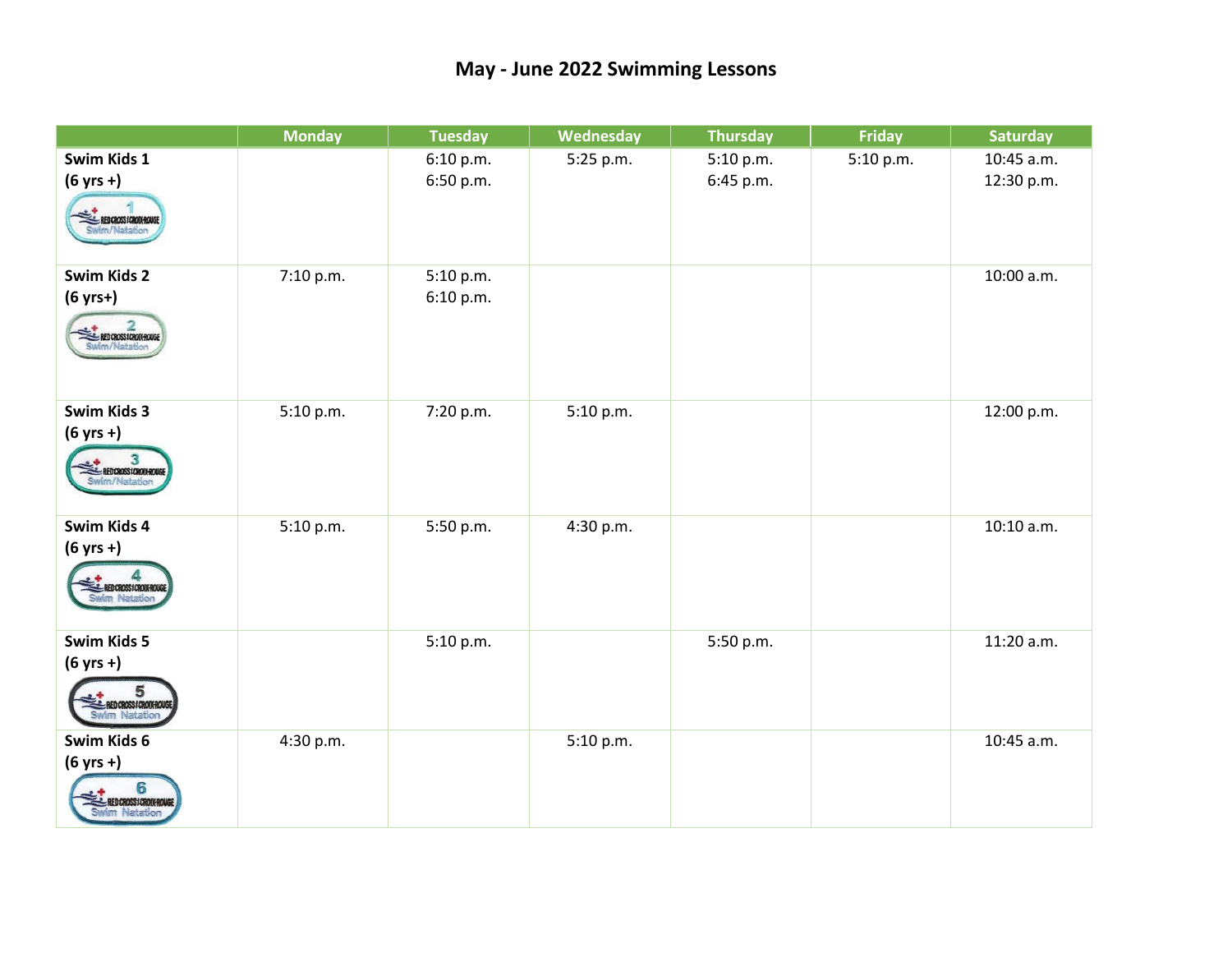| Swim Kids 7                              |           | 4:30 p.m. |           |           | 1:00 p.m.  |
|------------------------------------------|-----------|-----------|-----------|-----------|------------|
| $(6 \text{ yrs +})$                      |           |           |           |           |            |
| RED CROSS / CROIX-ROUGE<br>Swim/Natation |           |           |           |           |            |
| Swim Kids 8                              | 7:00 p.m. |           |           |           | 10:10 a.m. |
| $(6 yrs + )$                             |           |           |           |           |            |
| 8<br>REDCROSSICROUGHOUGE                 |           |           |           |           |            |
| Swim Kids 9                              |           |           | 7:00 p.m. |           |            |
| $(6 \text{ yrs +})$                      |           |           |           |           |            |
| EL REDCROSSICROWROUGE                    |           |           |           |           |            |
| Swim Kids 10                             |           |           |           | 7:10 p.m. |            |
| $(6 yrs + )$                             |           |           |           |           |            |
| REDCROSSICROWROUGE                       |           |           |           |           |            |
| <b>Swim Patrol</b>                       |           |           | Star      | Ranger    |            |
|                                          |           |           | 4:30 p.m. | 5:50 p.m. |            |
|                                          |           |           | Rookie    |           |            |
|                                          |           |           | 7:00 p.m. |           |            |
| <b>Stroke Correction</b>                 |           |           |           | 7:20 p.m. |            |
| 2.                                       |           |           |           |           |            |
| <b>Adult Learn to Swim</b>               |           | 7:30 p.m. |           |           |            |
|                                          |           |           |           |           |            |
|                                          |           |           |           |           |            |